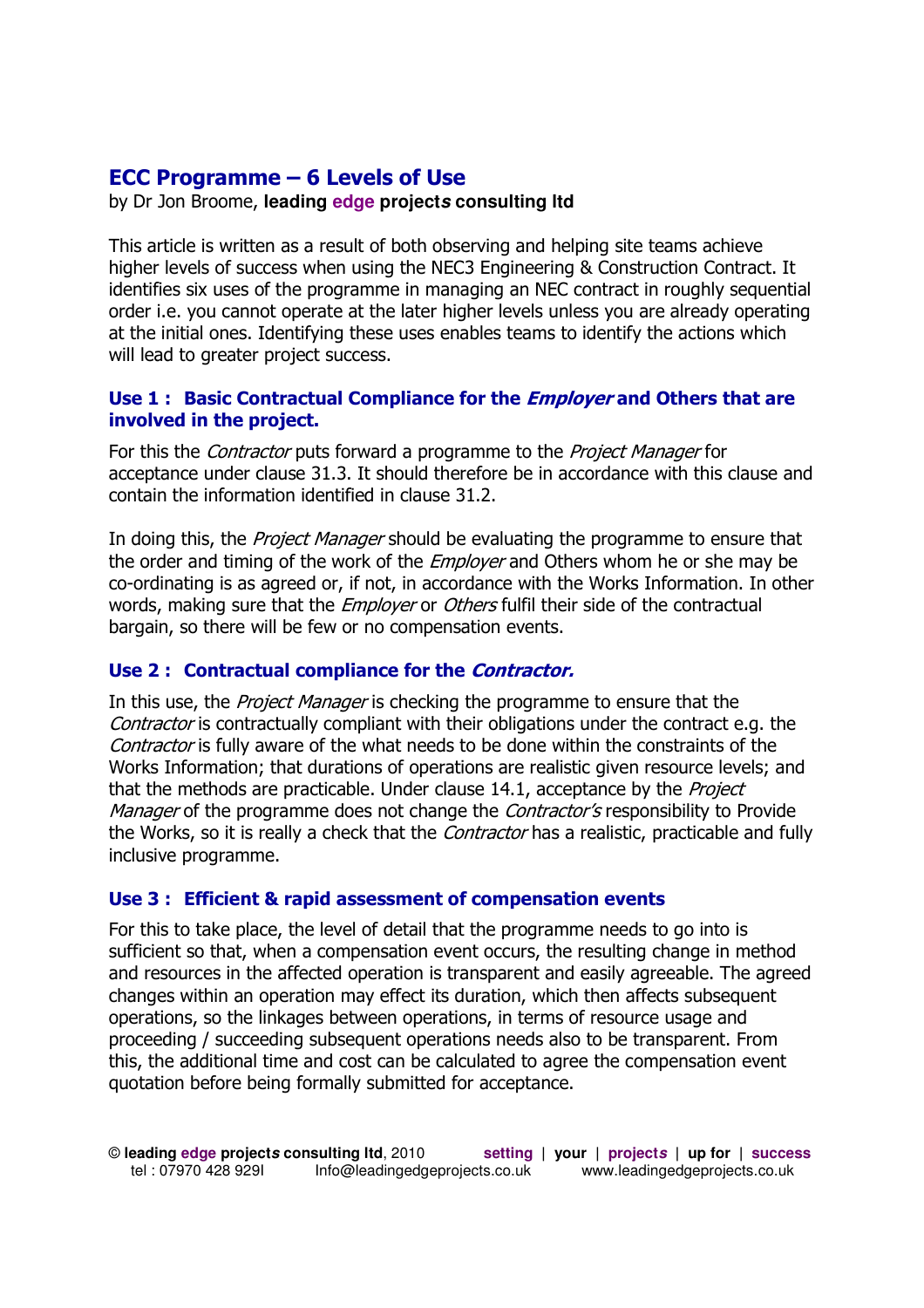#### **Use 4 : Minimisation of consequences by the Project Manager.**

For this use, the consequences of not making a decision by a set time or of making a certain decision are transparent from the programme. Hence, as things arise during the contract, the *Project Manager* makes timely and intelligent decisions on behalf of the Employer which have minimal impact on time and cost, even though they may still be compensation events.

#### **Use 5 : It enables joint working to minimise the consequences of an early warning.**

In this use, either party gives an early warning, which may not necessarily result in a compensation event. The difference between this use and Use 4 is that both parties work together through the early warning and risk reduction process to minimise the consequences of that risk. For a medium to major event, this will usually involving using the programme as a tool to analyse the 'do nothing' consequences of the event and plan their way out of it to minimise the time and cost consequences, be it a compensation event or not.

## **Use 6 : Regardless of whether it is a compensation event or not, it's the central document around which the parties collaborate to reduce time and cost.**

This level of usage involves pro-actively using the programme to realise opportunities as opposed to respond to potential threats e.g. early warnings as under Use 5. It requires a high level of understanding of the programme by the *Project Manager* and the authority of the *Project Manager* to relax constraints and sometimes technical requirements stated in the Works Information.

# **Practical Application.**

When helping setting up a project team, either as a facilitator, NEC trainer or a combination of the two, I havve used this framework to help the team agree consensus on what level of use they aspire to. Following on from this, decisions and tangible actions can be fleshed out with respect to :

- $\cdot$  What information is actually wanted in the programme, both in terms of additional information not stated in the contract and what is deemed to be superfluous for this project ?
- $\cdot$  What level of detail the programme has to show, especially in terms of methods and resources for each operation, given the time to the actual operation starting ?
- $\cdot$  How is this presented in terms of how the whole programme document fits together?